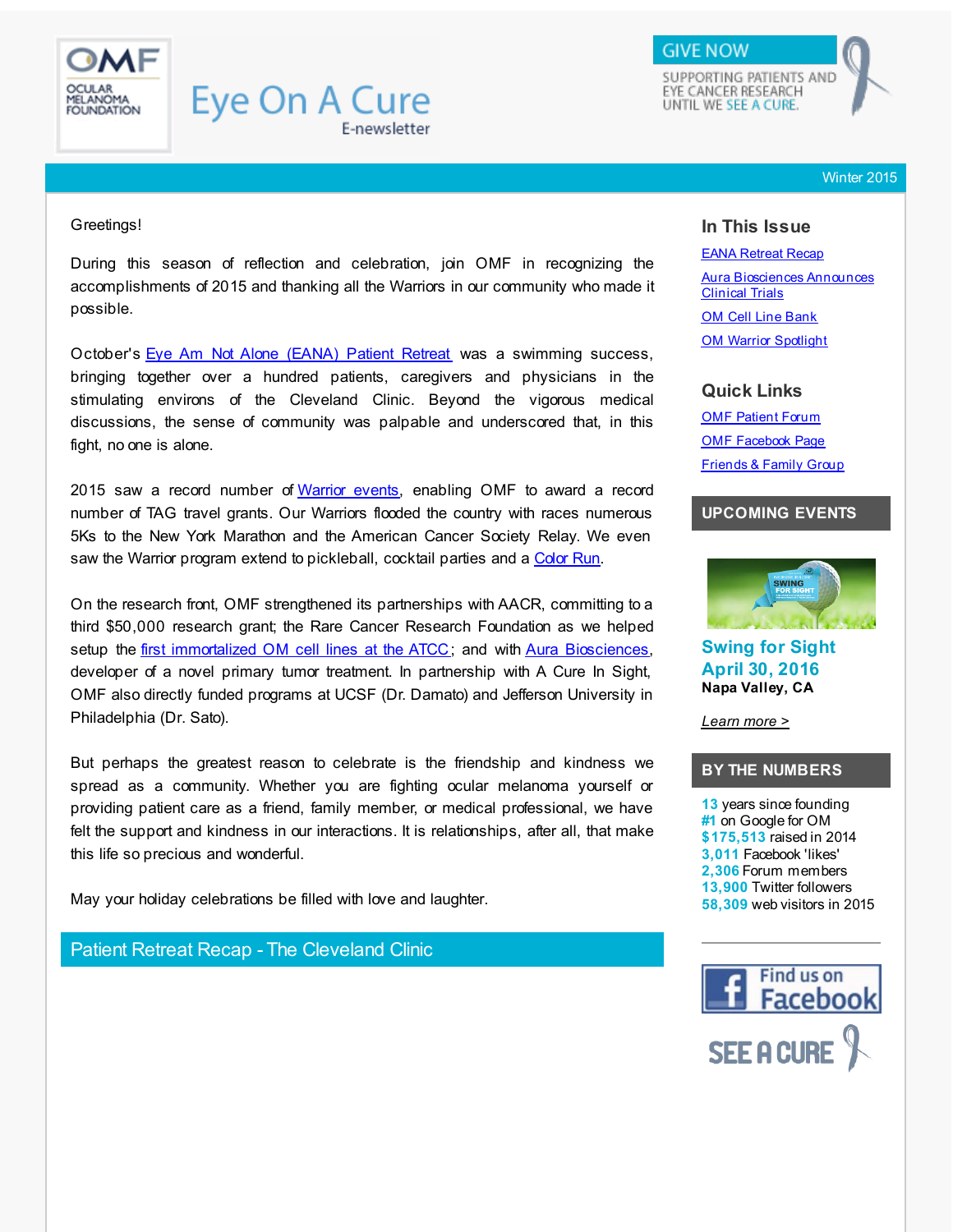### **Collaboration Amongst Medical Professionals, Patients and Caregivers**

"**EANA gives me hope**," said an attendee at this year's Patient Retreat. During a packed fall weekend in Cleveland, over one hundred patients and caregivers absorbed research updates and critical care insights from over 30 different speakers. Acting as host a n d keynote speaker, Dr. Arun Singh of the Cleveland Clinic provided a research update (soon to be published) that will impact posttreatment OM monitoring.



### Beyond the medical information,

attendees heard from a range of patients and socialized over two gala dinners. Deeply personal stories from Vivian Root and Bill Grieb (pictured above) provided inspiration to all those in attendance.

If you missed the conference, all the educational sessions are available on OMF's YouTube channel at *[j.mp/EANA15](http://r20.rs6.net/tn.jsp?f=001-PEez3fFcs2vFoonczRy92d1_ZwJS6Mod4wbuhJgK3EG8g-KZCS4vwMgysU7WfKc-7dAaxYkBBVCWNJEk8csTRl1xTBaM-GeNont67YzUildeQfaTjOz5z519a1IoNWd0PFup8quMUyPg6Ha_PnAnRYRd-hnyor8pKYKVWTyRL4qCTt9Cl4qX_tLyzTQfZOlguQZPCcZdq3OiNDZGShuJzsJqWdml30DaRP61u-IPCRElDYnwQ49XAbzzC6BEM57QO33kBm8Twh5wdxeytaoYk_ah5aDcDoI&c=&ch=).* 



Finally, we are pleased to announce next year's conference will be held in Fall 2016 at the [Bascom](http://r20.rs6.net/tn.jsp?f=001-PEez3fFcs2vFoonczRy92d1_ZwJS6Mod4wbuhJgK3EG8g-KZCS4vwMHBff-uCS42W9Ryal2ORIEjuYSgfLsR3zu723H8xngaHL2XHx3errdrm5K8pmBQHsSAo8oVQNeSqgQ0YqXfD8k9RAV3Mhxc1hizYFUM5fJc9HVEDjDlVDMTvZVJffinfNdq1sZGBt1jI4KpmtBKZQ0z2oEwBQu7fO664ZSqgkvAQope5eKOe2ULUPXwZG3bqRH8xsjFDlg15A9wYkYN1eqK7bkstS3owH2yRo5NHnwClWr_AELFYA=&c=&ch=) Palmer Eye Institute in Miami, FL with Dr. William Harbour chairing the event. Stay tuned as we add updates on the OMF [website](http://r20.rs6.net/tn.jsp?f=001-PEez3fFcs2vFoonczRy92d1_ZwJS6Mod4wbuhJgK3EG8g-KZCS4v01Ix19j-FKa6NYjZg0AWNxH-BXvv2-tbh-5JP3zKwVhZgSC4yOKP8YoqYiskzbejJCxX5Do_0748aOoCZkzihdDIPUv17Z72jxaOKgsA8yDXfEGGd9Deyn0AKfXcrG4BQeRJBigguP2r5wlzqAB7Di3TFzlbxoRMROZMzODUsE_Totp2fD4OSCMbADOvsIxDYU9ZCEJIFMBebRIYx3qBN7HEkPQ9rAaEbMMjRMVVE_wSaQ6mmhOlsGv59y8KdjTkb5DdJEMRnVG&c=&ch=).

## EANA Pictures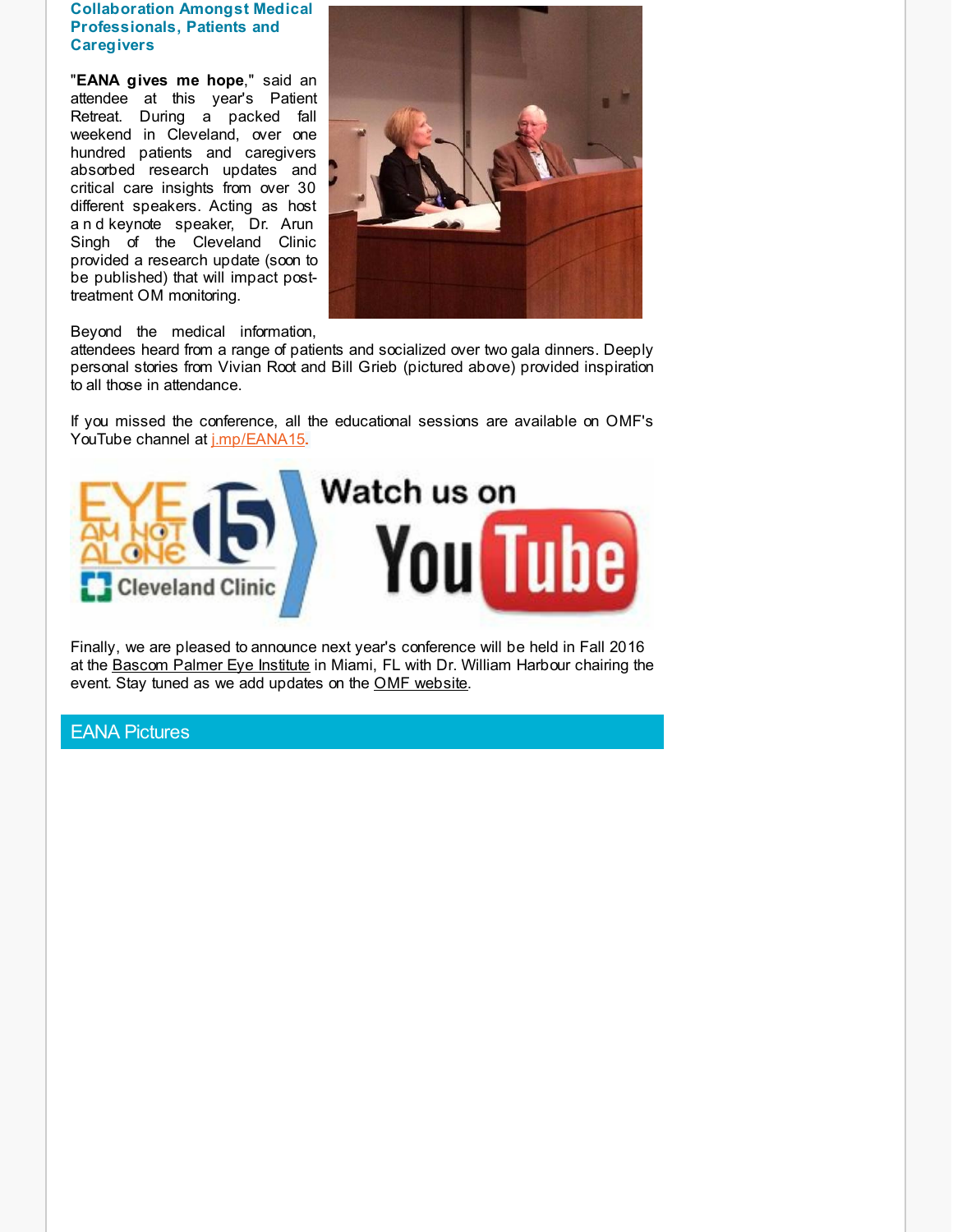

**Attendees included a** *41 year survivor*



**Genetic testing panel with Impact Genetics and Castle Biosciences**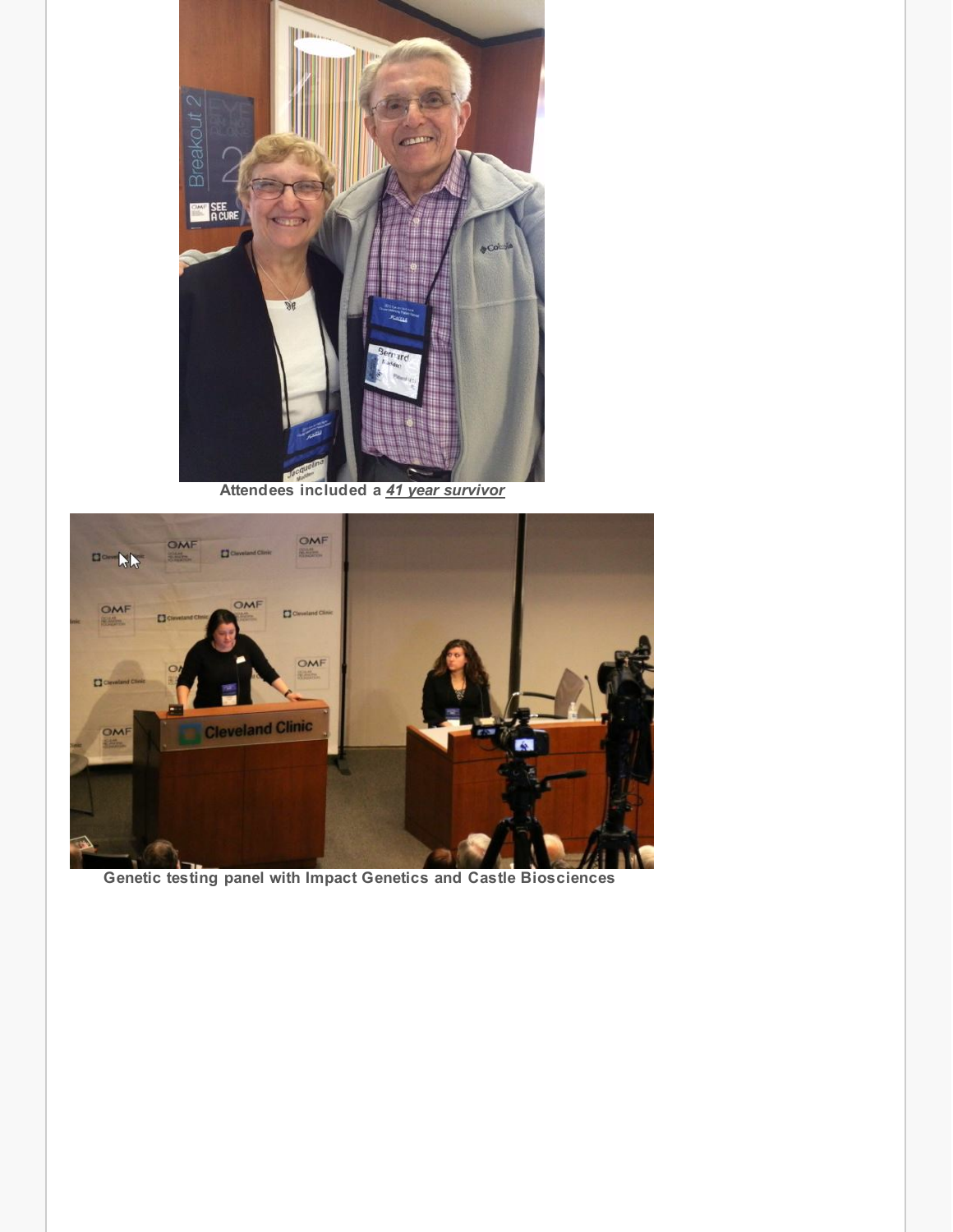

**Attendees sparking conversation in the 'Ask the Ophthalmologist' Q&A panel**



**OMF Staff overseeing the Warrior Store**

### Aura Clinical Trials

<span id="page-3-0"></span>Aura Biosciences was thrilled to [participate](http://r20.rs6.net/tn.jsp?f=001-PEez3fFcs2vFoonczRy92d1_ZwJS6Mod4wbuhJgK3EG8g-KZCS4v3fLK3dTzg9o5l5Dk5u6wgGXMqwwV8sEKn3iYJpwCUouLySTXAVGev23uLQKYNuxHvAdvZ1J_OrzwlldX41buB-LfN1FExmEj6H2-2OFqw0KfZM8eZ5ohwZ7pqUCMg7qEAK-uXGdrfm_ybqoSaDfvasWszsJMIhpqKI-ktnWYGHH3ITZI8C0JLUFtnPFYF0xtPk8uOHHKrnPA2VSyPtjwp-F_r8Jb0lH14pJBcmwCVpBKH1gNw0CYxoSExA0dsdYAWVz0NTkSUwC&c=&ch=) at this year's Eye Am Not Alone Patient Retreat at the world renowned Cleveland Clinic. This was the third year that CEO and Founder, Eli de

![](_page_3_Picture_6.jpeg)

los Pinos, participated in the conference and shared an update on Aura's progress advancing a potential clinical treatment of primary intraocular tumors.

"Patients are at the center of everything we do at Aura, as they have been from the beginning," said Eli. "We are honored to participate in the Eye Am Not Alone Patient Retreat, which provides such a fantastic opportunity to bring together the OM community to share knowledge and make important personal connections."

### **Clinical Trial for AU-011**

Aura's therapy, AU-011, has the potential to be the first ever developed for the primary

![](_page_3_Picture_11.jpeg)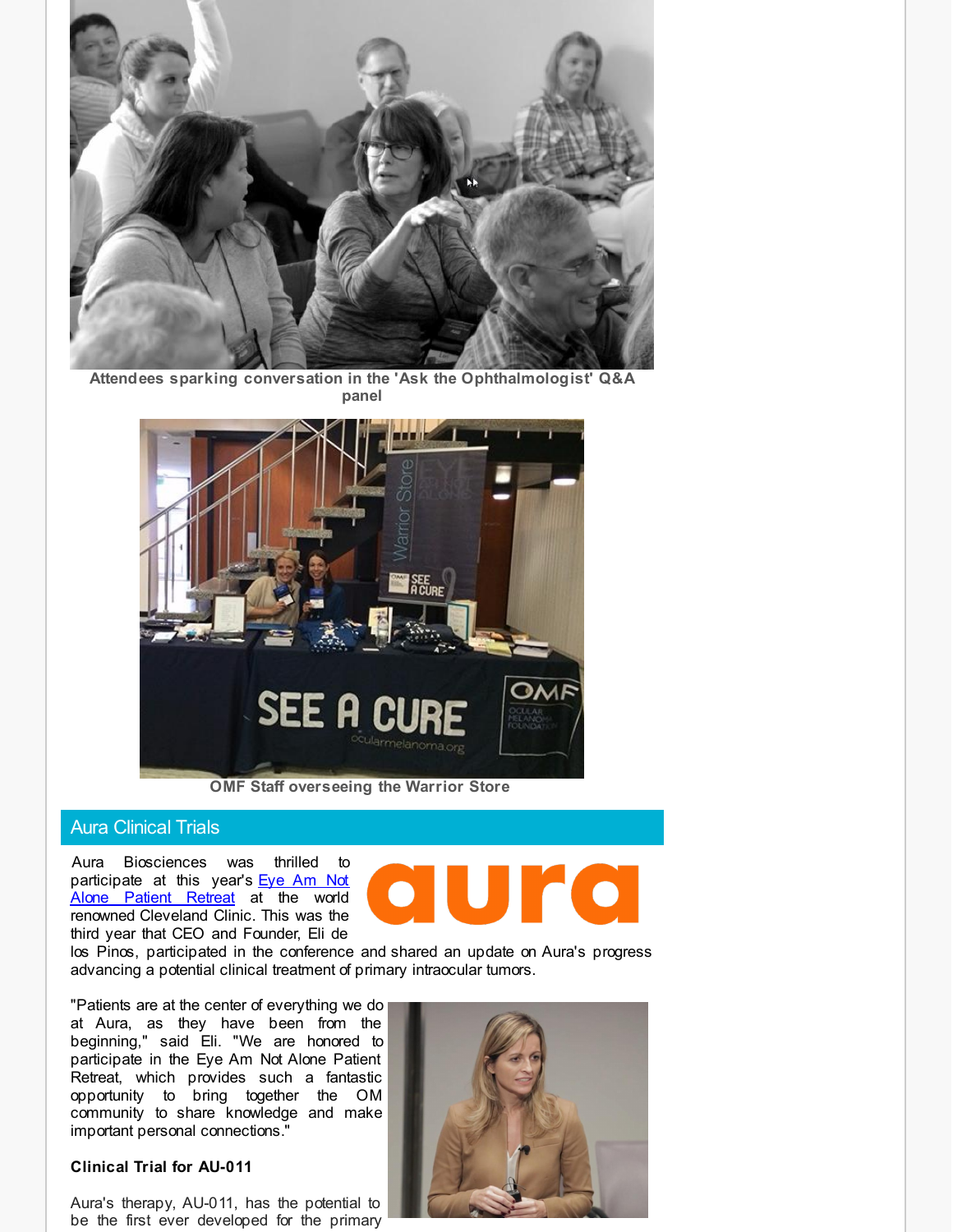treatment of OM. The goal is to create a safe and effective way of eliminating cancer cells early in the disease course with the selectivity of molecular surgery, preserving vision and transforming the treatment of Ocular Melanoma into an outpatient procedure. A video explaining how Aura's technology is applied to ocular melanoma can be accessed at the Aura website at **[aurabiosciences.com.](http://r20.rs6.net/tn.jsp?f=001-PEez3fFcs2vFoonczRy92d1_ZwJS6Mod4wbuhJgK3EG8g-KZCS4vzCYM4sfyJ-Ar6XJsW5Qv_QwdWSZOpxu6mka1pOv0I3gZ6nNxCHHTXfjxUqeGzi_lRGvUixbyISG9dqQAB4Cz2t5npO-a9x0sqVu8hspkL77-BY-dqF7-SNQ58MPMJoIkEBR8cnRFZAjOLIucix21nVTwIpa1N79XdpMlTETw_Rz7F0c_8B1GthPSQXb8iL6VnTFVjdgYiWSe7ZIrQIaxfAz24P0zdNIRFsLa8_2P5nXlmWKvi4n-Ip6J0j7RfW6aCNn-_yUuvRo1DBRvbR-a9nM0sCwJKsG8Q==&c=&ch=)** 

Aura is preparing to start a Phase 1/2 clinical trial in 2016 and recently held an Investigator's Meeting to discuss the protocol with several top OM specialists from around the country who will be participating in the study. The goal of the Phase 1/2 trial is to assess the safety and efficacy of different doses and dosing regimens of AU-011 for the treatment of small choroidal melanomas.

Aura has identified 10 sites in the US for the clinical trial. Aura is unable at this time to say the location of the sites, but is excited to be working with top physicians around the country. Once the Investigational New Drug (IND) application is cleared with the FDA, Aura will be launching a website for patients interested in participating in the clinical study to help connect patients with clinical trial sites. Aura will also continue to work with the OMF to provide updates through the Eye On A Cure newsletter and website. If you have additional questions, please email [clinical@aurabiosciences.com.](mailto:clinical@aurabiosciences.com)

The entire team at Aura is working hard and very excited to bring this important therapy closer to the clinic and patients.

## OM Cell Line Bank

<span id="page-4-1"></span>This past year, OMF partnered with the Rare Cancer Research [Foundation](http://r20.rs6.net/tn.jsp?f=001-PEez3fFcs2vFoonczRy92d1_ZwJS6Mod4wbuhJgK3EG8g-KZCS4v3fLK3dTzg9oVgqwFwzSa-4EiYA-pUA50COcXfCZuXNDdiFzro1YdlWEydgHKGlWb8hREy4cb-ECCzosfOHbiq9-L9hDH782H0rU_O6-DzEsYML9zJtaPyg6gBJD7cLCvPWQSTRNzpITFxxPef0ifXBIJI8T_DVrSdTudbRd3VWc-rDM2IWxai-nJEmOdxAAiHtDbFUVzQ52yiu6RtBP3ZlzRthy4bzhlAMA4Sc3wB2suyGcbsv4E3k=&c=&ch=) (RCRF) to create a collection of well-characterized and universally available OM cell lines. Together, we have already secured six uveal melanoma cell lines from the Institut Curie in Paris for accessioning and deposit into [ATCC](http://r20.rs6.net/tn.jsp?f=001-PEez3fFcs2vFoonczRy92d1_ZwJS6Mod4wbuhJgK3EG8g-KZCS4vzCYM4sfyJ-Axw1RMySP_5oxTpzYP4E5_ALmD0LpvbyyGWbCXhBXc_3mNwD8RfLjbnKXxLNi7xWCA5AXfjqB6u-cCxN5Q77ae0pas50Axd9txTdOhl9EMFnvx-84MtgdSYqr5oDPNQ-2sjZu-g1rLBKNtIpsKvm6CCt2c6sW5j6aP6WuE1xpfDmbNTnHCB5QnHIyR8uPMEqdBDw9_HIICp2fMCV9KWcuBtF9Y9o8_3BRrZ8LbIWPj4U=&c=&ch=), the world's largest cell-line repository.

![](_page_4_Figure_6.jpeg)

These initial uveal melanoma cell lines were established from either patient's tumors or patient-derived xenografts (PDXs). They represent the molecular landscape of the disease in terms of genetic alterations and mutations. All the cell lines display GNAQ or GNA11 activating mutations, and importantly three of them display BAP1 (BRCA1 associated protein-1) deficiency, a hallmark of aggressive disease with higher morbidity. Each is "immortal" and as such have the ability to replicate indefinitely. Immortal cell lines are a foundation of research infrastructure and as models are fundamental for the study of cellular pathways, essential for the understanding of the resistance/sensitivity patterns of existing chemotherapies and critical for the development of new anticancer drugs.

The six cell lines are currently being accessioned at ATCC and by late spring 2016 should be available to the global research community including researchers in academia and government, as well as private industry.

RCRF and OMF are concurrently seeking additional cell lines and working with other institutions to make what already exists more easily accessible through the ATCC bank. Looking ahead, the two organizations are creating an incentive structure and streamlined submission and verification process to drive further collaboration and availability of other cell lines and research tissues.

# Warrior Fundraising & Awareness Spotlight

## <span id="page-4-0"></span>**October 24, 2015**

The mottos on the Color Run t-shirts say, "When life gives you color, run with it!"

There was plenty of color on this autumn day. Lancaster High student, Natalie, organized the wonderful event which the school's student government hopes to hold annually. The goal of this year's event was to spread awareness and raise funds for research.